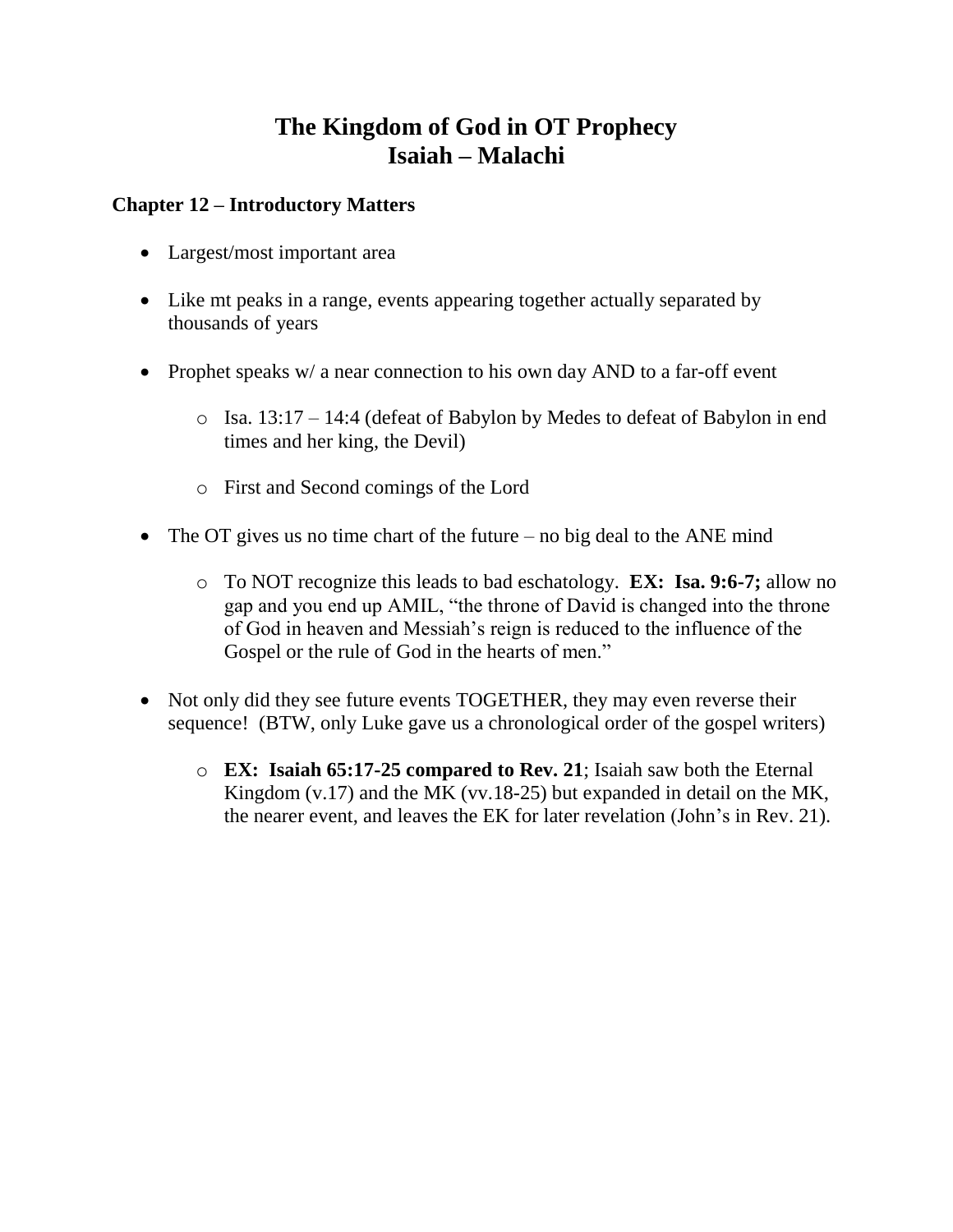# **Chapter 13 – The Prophetic Kingdom as Related to History**

The Messianic Kingdom, though new and without parallel, will share an unbroken historical connection to the "days of old" and will be a restoration of the ancient, historical theocracy.

# **1. It's coming King is related to Israel's past history.**

#### **As to origin:**

- a. Member of the human race Gen. 3:15, the seed of the woman
- b. Of the Seed of Abraham
- c. Of the Tribe of Judah Gen. 49:10 "the scepter shall not depart from Judah"
- d. The Rod from the Family of Jesse (Isa. 11:1) and Branch out of the royal line of David (Jer. 23:5)
- e. Born in Bethlehem Micah 5:2
- f. Of a Jewish virgin Isa. 7:14 "a virgin will be with child and bear a son, and she will call His name Immanuel."

#### **As to Kingly rights:**

- a. Sits on the throne of David Isa. 9:7
- b. "He shall execute justice and righteousness on the earth" Jer. 33:15
- c. He restores the Davidic dynasty on earth (Amos 9:11), a dynasty temp. interrupted, but not extinguished.

# **Insert Chapter 14 – The Mediatorial Ruler in the Prophetic Kingdom**

The Ruler Himself is prominent and indispensable. What the world needs is not a better system, but a better Person to rule for God among men. The restoration of man's loss of dominion must come thru a Man. The Gov't will rest on His shoulders.

**His Nature** – Isa. 9:6, Divine/Human, truly a human king w/ a divine nature. He is "God with Us" who suffers and dies, a child born to a virgin called Mighty God.

**His Origin** – both natural and supernatural; out of the womb, born of a woman, in minor Judean village, yet the woman will be a virgin so that this King comes from above; Micah 5:2 "... from you One will go forth for Me to be ruler in Israel. His goings forth are from long ago, from the days of eternity."

**His Character** – Impeccable! Unlike all Mediatorial rulers before Him, this Ruler will be clothed in righteousness and faithfulness. He is both the "Holy One of Israel" and YHWH's Servant. He alone has clean hands and a pure heart.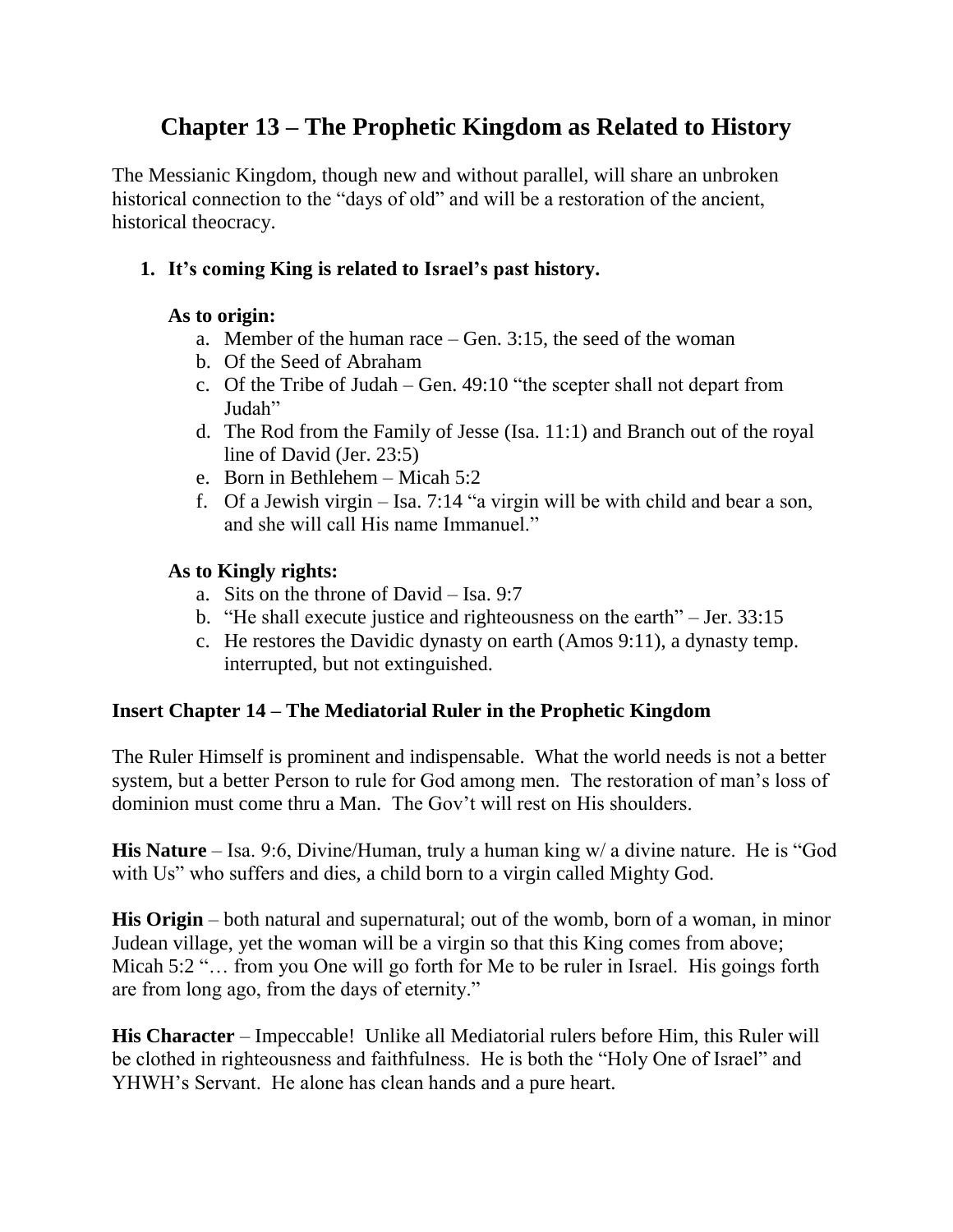**His Ability** – **Isa. 42:1-4**. God will delight in His Servant, who will be wise, good and strong. Knows what needs to be done and can do it. "No longer will the art of government be a compromise between what ought to be done and what can be done."

**His Functions** – Prophet, Priest and King! What had been kept separate as a proper system of checks and balances among sinful man is now combined in one Person! His will be perfect Servant/Leadership and a perfect blend of mercy and justice.

**The Mystery of the His Career** – This King is presented as a Suffering Servant, a man of sorrows, despised and rejected, outcast to brothers, hated without cause, wounded, bruised, crushed, afflicted and dying for the sins of men (Psalm 22 & **69:1-4, 8-36**; Isaiah 53; Zech. 13:7 "Awake, O sword, against My Shepherd .. Strike the Shepherd …", Dan. 9:25-26 "after the sixty-two weeks the Messiah will be cut off and have nothing")

How did the Jews deal with this apparent mystery of a reigning, yet suffering King?

After the time of Christ, Jewish rabbis concocted two theories:

#1 There will be Two Messiahs – the son of Joseph to suffer and the son of David to reign; or …

#2 Prophecies of suffering apply to Israel as a nation, not to an individual

The Correct View: One Messiah with two comings separated by a vast gulf of time. No one could see this until after the first coming.

The Prophets did see clearly the sufferings and glory of the Messiah and probably understood the sequence of events as well, but the extent of time in between was a complete mystery to them. Inspiration was silent on this, allowing for a postponed kingdom at the first coming of Christ.

#### **2. It's Establishment will be part of human history on earth.**

- a. The Kingdom will be on earth  $-$  Isa. 11:4-9 "the earth"  $3x$
- b. Centered in the Promised Land Ezek. 37:25 "they will live on the land"
- c. With Jerusalem as the Capital/site of His throne **Isa. 2:1-4**
- d. Where God's will is done "on earth as it is in heaven"

# **3. Israel still the favored Nation**

- a. OT Prophecy saturated with promises to Israel head of nations, enemies put down, blessings to the world thru them, etc.
- b. Two attempts to avoid this conclusion:
	- i. Certain OT promises fulfilled when exiles returned from Babylon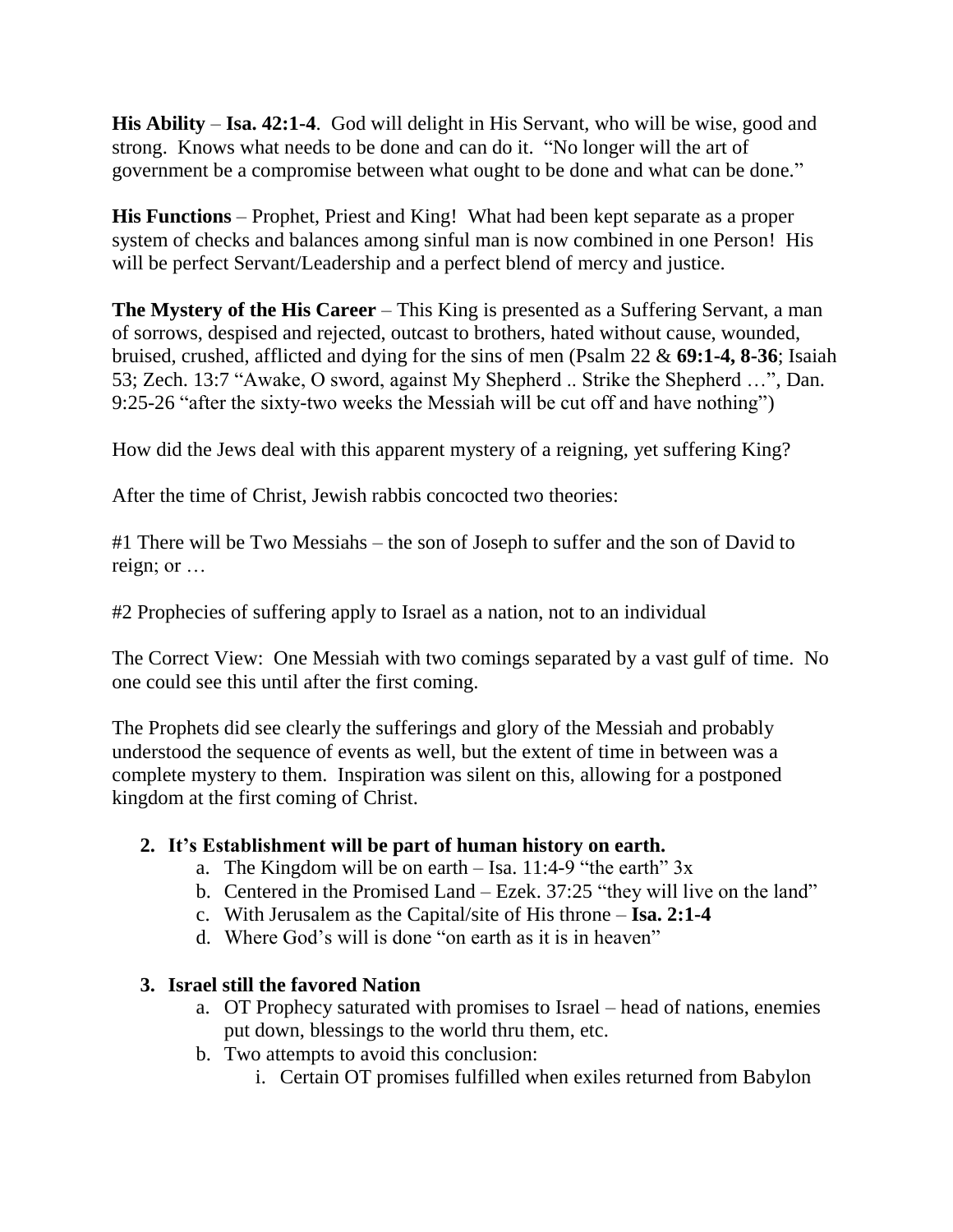- ii. Remaining promises are spiritualized and transferred to another "Israel", the church
- c. Response:
	- i. The nation of Israel was punished and dispersed among the nations, per Deut. 28. This went beyond the Babylonian exile.
	- ii. During this world-wide dispersion, there would be no absolute break in the continuity of this historical people group – Jer. 30.11 "I will not destroy you completely. But I will chasten you justly" and Amos 9:8
	- iii. This same historical nation will be restored according the OT prophets – **Zech. 10:6** and Jer. 31.28
	- iv. This restoration the prophets promise will include a world-wide regathering of the nation back to the land from which they were cast out and scattered – Isa. 11:12 "He will gather … from the four corners of the earth" and Jer. 31:10 (gathered from the nations and "coastlands afar off"; Deut. 30:3,5 "from all the peoples …at the ends of the earth"
	- v. God will restore their ancient privileges, strength and dominion Micah 4:7-8. This dominion will surpass previous glory – Ezek. 36:11 "I will treat you better than at the first"
	- vi. All of this happens in "the last days" Micah 4:1-6; no partial restoration to date fulfills these prophecies
	- vii. Israel (the remnant) will be permanently restored to a place of favor with God, never again to be interrupted – Micah 4:7 "from now on and forever" and Isa. 60:20.
	- viii. Ezekiel 37:1-22 describes the physical and spiritual salvation and regathering and re-unification of the nation. Impossible for this to be spiritualized to become the church or anything other than literal Israel in the literal Promised Land.

#### **4. The coming kingdom will destroy and replace historical nations on earth at the time – Dan. 2:44 and Daniel 7**

- a. 4 world empires culminate in a final coalition of 10 lesser powers. Out of the 10, a world leader emerges to embody all human gov't opposed to God  $=$  Antichrist.
- b. Without trying to ID the various empires, three things are perfectly clear:
	- i. They appear on the stage of human history
	- ii. It began w/ the Babylonian Empire King Neb was the head of gold
	- iii. During the final empire, the God of heaven sets up a kingdom that will never be destroyed (Dan. 2:44). The heavenly kingdom comes DOWN and supplants an existing political power on this earth! If the first empire was on earth, so the others. Just as Babylon fell to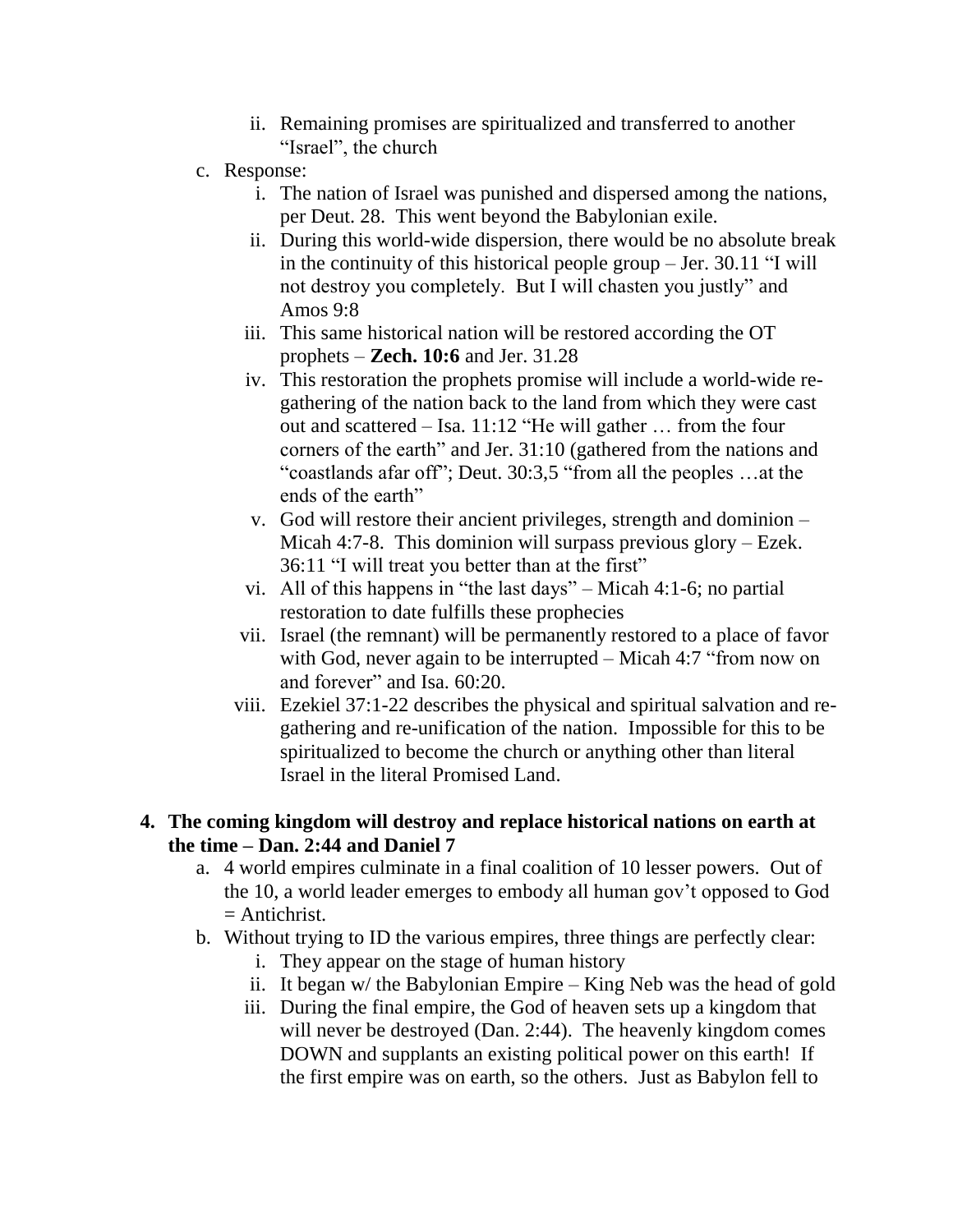the force of a superior army, so the fourth and final kingdom of man will fall to the force of a superior power.

# **5. Yet, Historical Nations on Earth will Benefit from the Arrival of this Kingdom**

- a. Not every nation is annihilated by the Lord's return, like Germany and Japan after WWII were changed, not annihilated.
- b. Many nations will survive the destruction of their political and religious systems
- **c.** Significantly, among the favored nations, Egypt and Assyria receive special mention, these former foes of the historical kingdom of Israel – **Isa. 19:23- 25**
- d. Israel's Blessings overflow to the World! Not just about the Jews or a Jewish kingdom. "What the coming King will be able to do for Egypt and Assyria is a token of the unimaginable reach of His kingdom, not only in spiritual blessings but also in political and social benefits for a needy and confused world."

# **6. This Future Kingdom is grounded in God's covenants with Israel; it actually fulfills these covenants.**

# **a. The Abrahamic Covenant**

- i. Innumerable offspring thru natural means Gen. 12:2
- ii. Guarantee of historical continuity by divine protection Gen. 12:3
- iii. Permanent title to definite piece of real estate on the earth Gen. 13:14-17
- iv. Final world supremacy thru which great divine blessings would flow out to all mankind/all families of the earth – Gen. 12:2-3

Summary: The AC promised a People, Protection, Property & Channel of Blessing. It is Unconditional and received by faith. Not every physical descendent (Jew) receives all the blessings of this covenant. Not every Jew will be saved physically and spiritually at the coming of Christ; Fulfillment not dependent on man, but rests on divine grace and sovereignty and therefore cannot fail. God would grant what God requires (faith).

# **b. The Davidic Covenant**

- i. Reaffirms royal terms of Abrahamic covenant
- ii. Added provision rights now attach permanently to the house of David and include the coming Mediatorial Ruler
- iii. Though interrupted for a season, will one day be restored permanently without possibility of interruption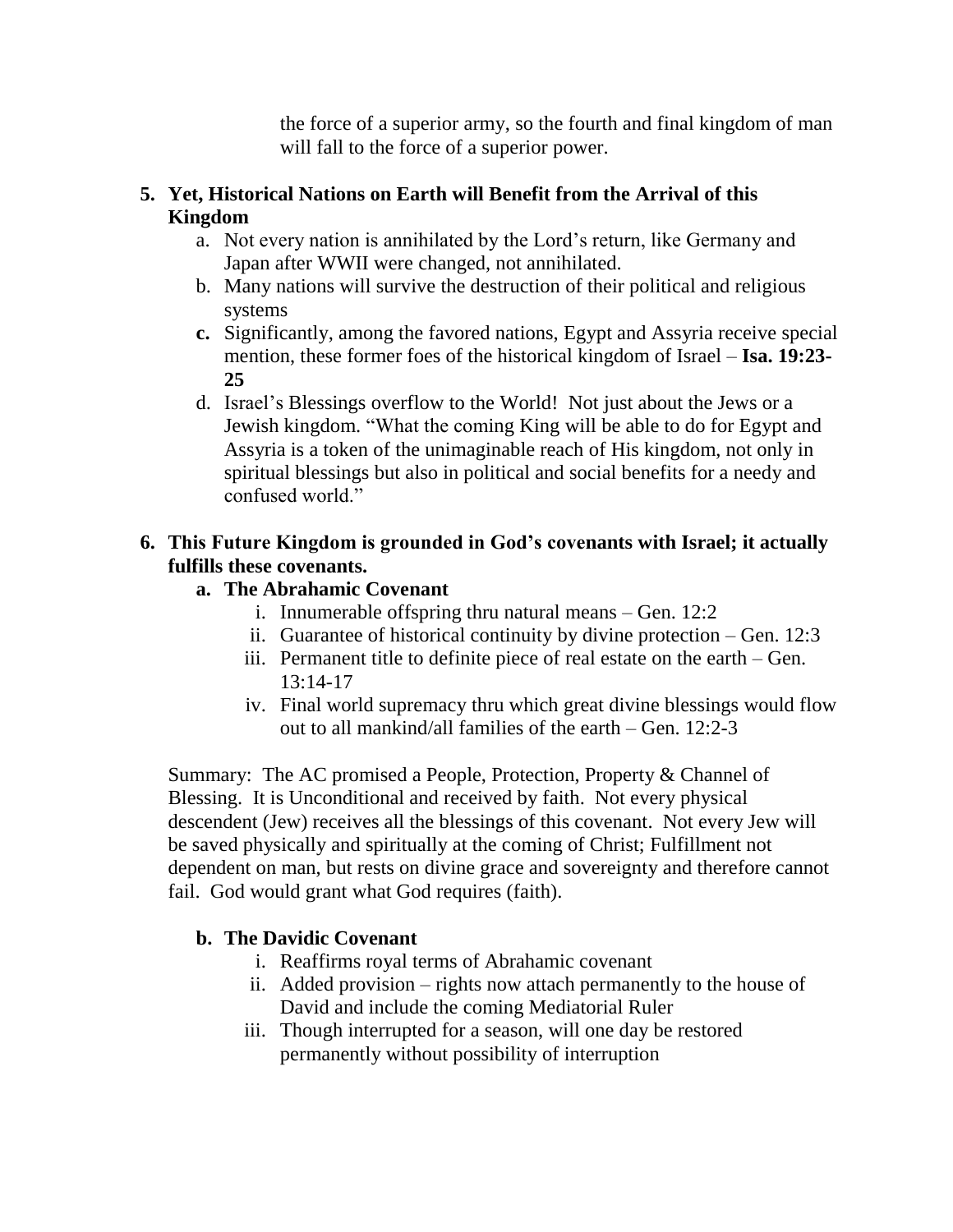iv. Like Abrahamic, unconditional and irrevocable, for Davidic is a more detailed extension of the first – II Sam. 23:1-5 "He has made an everlasting covenant with me", Psalm 89:20-37 and Jer. 33:15-26

#### **c. The Mosaic Covenant**

- i. Established with the People of Abraham in the Promised Land under the Abrahamic covenant. Their regal rights could be exercised and enjoyed as long as the nation obeyed the Mosaic Code.
- ii. Conditional. Fulfillment depended on the actions of the people.
- iii. Radically different from other two in this; this is why only the Mosaic covenant has the terrible curses attached to it, because it alone of these four covenants can fail.
- iv. The Bible is crystal clear in that the Abrahamic and Mosaic are two different covenants – Gal. 3:17-19 "the Law doesn't nullify the promise" made to Abraham; Mosaic was added because of sin and does not and cannot cancel the covenant with Abraham.
- v. The conditional nature led to only one possible outcome failure. Depending on man's obedience to the Law, it could not succeed and did not succeed.
- vi. Although it's requirements were holy and good (Romans 7:12), it was "weak thru the flesh" (Romans 8:3) and therefore had to have a "new covenant" to replace it, where man's fundamental bent and weakness would be dealt with.

#### **d. The New Covenant**

- i. Replaces Mosaic, NOT Abrahamic or Davidic!
- ii. Jer. 31 reveals of the NC:
	- 1. "New" only in relation to the Mosaic or Old Covenant; it is never set over and against the Abrahamic or Davidic covenants as if they needed to be replaced by something better.
	- 2. It arises out of and is based on the Lord's everlasting love and grace. Israel was in her most deplorable condition when God gave Jeremiah this prophecy.
	- 3. In the NC, Israel's failure meets God's sovereign grace and power! What's more, the nation (remnant) after the return of Christ will secure the promised blessings of the conditional Mosaic Covenant by means of the unconditional New Covenant!. How? Jer. 31:33! "I will put My law within them and I will write it on their heart." By this means, the benefits of the Mosaic covenant will be attained and it's moral requirements met, the result of sovereign, effectual grace.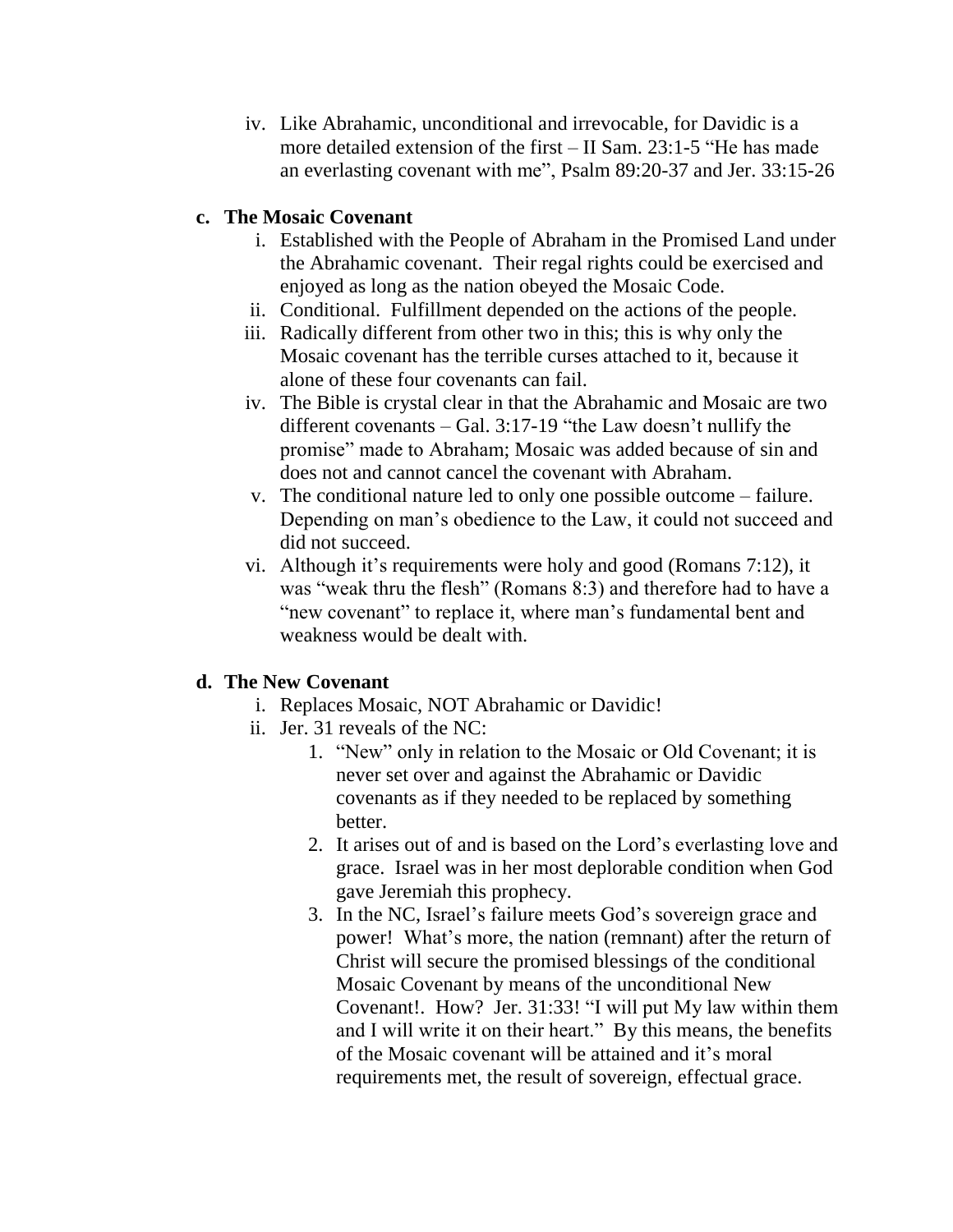- 4. The NC should be offered then in the gracious spirit of the Abrahamic Cov., rather than the conditional, legal spirit of the OC. Even when God forgave sin under the OC, He did so because He remembered His earlier covenant with Abraham (Lev. 26:42; also Ezek. 16:59-60). The Law of Moses witnessed to the mercy of God for sinners (sacrificial system, promised Messiah), but this mercy goes back for its ultimate ground to YHWH's sovereign grace as expressed in His covenant with Abraham.
- 5. The NC rests wholly on God, just as the very order and stability of the universe does – Jer. 31:35-37. Man has nothing to do with the sun rising and the planets orbiting. Man adds nothing from his flesh to the fulfillment of the NC.
- 6. Per Jer. 31, the fulfillment of the NC is solidly rooted in a historical context, including a literal land, cities and blessings – "land of Judah", "mountains of Samaria", rebuilt Jerusalem, enjoyment of "wheat, wine, oil and the young of the flock"  $(vv.12-14)$ .

#### **Chapter 15 – The Coming of the Prophetic Kingdom**

- 1. **The Time of its coming** How Long, O Lord? SEE Psalm 74:9-10; frequent cry of the godly in the OT
	- a. **The Appointed time** There is a definite and set time; man just does not know when.
	- **b. Prerequisite Events – what must take place first**
		- i. Complete devastation of the land of Palestine (Isa. 32:13-18)
		- ii. A long period w/o king, prince or sacrifice (Hos. 3:4-5)
		- iii. After 4 world empires where ruler of the last brings terrible persecution to Jews that marks the end of all Jewish suffering; i.e., after the 70<sup>th</sup> week, specifically, after the end of 3  $\frac{1}{2}$  years of great tribulation (Dan. 7:17-27)
		- iv. After the resurrection of godly Israelites (Dan. 12:1-3)
	- c. **The King's First Arrival was Dated** (Daniel 9)
		- i. Seventy Weeks of Years predicted by Daniel
		- ii. Began with the commandment during Babylonian Exile to restore and rebuild Israel, given to Nehemiah by the Persian king, Artaxerxes in 445 B.C. (one of most well attested dates)
		- iii. The end of the  $69<sup>th</sup>$  week marks the arrival of "Messiah the Prince"; under any method of accounting for these 69 weeks or 483 years, the terminal point is within the earthly life of Jesus of Nazareth. Some reckonings even pinpoint this to the very day of His Triumphal Entry.